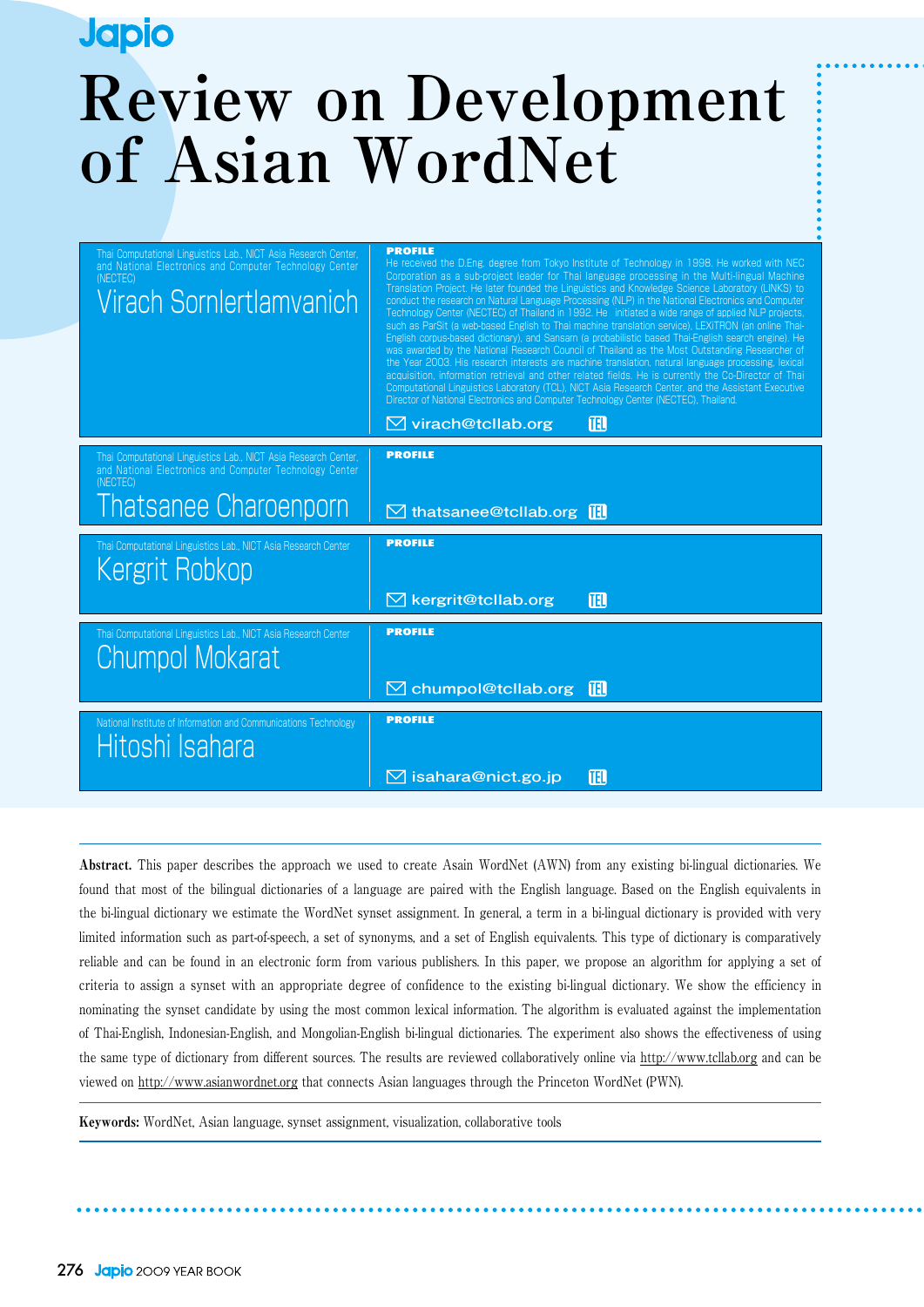

### **1** Introduction

The Princeton WordNet (PWN) [1] is one of the most semantically rich English lexical databases that are widely used as a lexical knowledge resource in many research and development topics. The database is divided by part of speech into noun, verb, adjective and adverb, organized in sets of synonyms, called synset, each of which represents "meaning" of the word entry. PWN is successfully implemented in many applications, e.g., word sense disambiguation, information retrieval, text summarization, text categorization, and so on. Inspired by this success, many languages attempt to develop their own WordNets using PWN as a model, for example<sup>1</sup>, BalkaNet (Balkans languages), DanNet (Danish), Eurowordnet (European languages such as Spanish, Italian, German, French, English), Russnet (Russian), Hindi WordNet, Arabic WordNet, Chinese WordNet, Korean WordNet and so on.

Though WordNet was already used as a starting resource for developing many language WordNets, the constructions of the WordNet for languages can be varied according to the availability of the language resources. Some were developed from scratch, and some were developed from the combination of various existing lexical resources. Spanish and Catalan Wordnets [2], for instance, are automatically constructed using hyponym relation, a monolingual dictionary, a bilingual dictionary and taxonomy [3]. Italian WordNet [4] is semiautomatically constructed from definitions in a monolingual dictionary, a bilingual dictionary, and WordNet glosses. Hungarian WordNet uses

a bilingual dictionary, a monolingual explanatory dictionary, and Hungarian thesaurus in the construction [5], etc.

This paper presents a new method to facilitate the WordNet construction by using the existing resources having only English equivalents and the lexical synonyms. Our proposed criteria and algorithm for application are evaluated by implementing them for Asian languages which occupy quite different language phenomena in terms of grammars and word unit.

To evaluate our criteria and algorithm, we use the PWN version 2.1 containing 207,010 senses classified into adjective, adverb, verb, and noun. The basic building block is a "synset" which is essentially a contextsensitive grouping of synonyms which are linked by various types of relation such as hyponym, hypernymy, meronymy, antonym, attributes, and modification. Our approach is conducted to assign a synset to a lexical entry by considering its English equivalent and lexical synonyms. The degree of reliability of the assignment is defined in terms of confidence score (CS) based on our assumption of the membership of the English equivalent in the synset. A dictionary from a different source is also a reliable source to increase the accuracy of the assignment because it can fulfill the thoroughness of the list of English equivalent and the lexical synonyms.

The rest of this paper is organized as follows: Section 2 describes our criteria for synset assignment. Section 3 provides the results of the experiments and error analysis on Thai, Indonesian, and Mongolian. Section 4 evaluates the accuracy of the assignment result, and the effectiveness of the complimentary use of

1 List of wordnets in the world and their information is provided at http://www.globalwordnet.org/gwa/ wordnet\_table.htm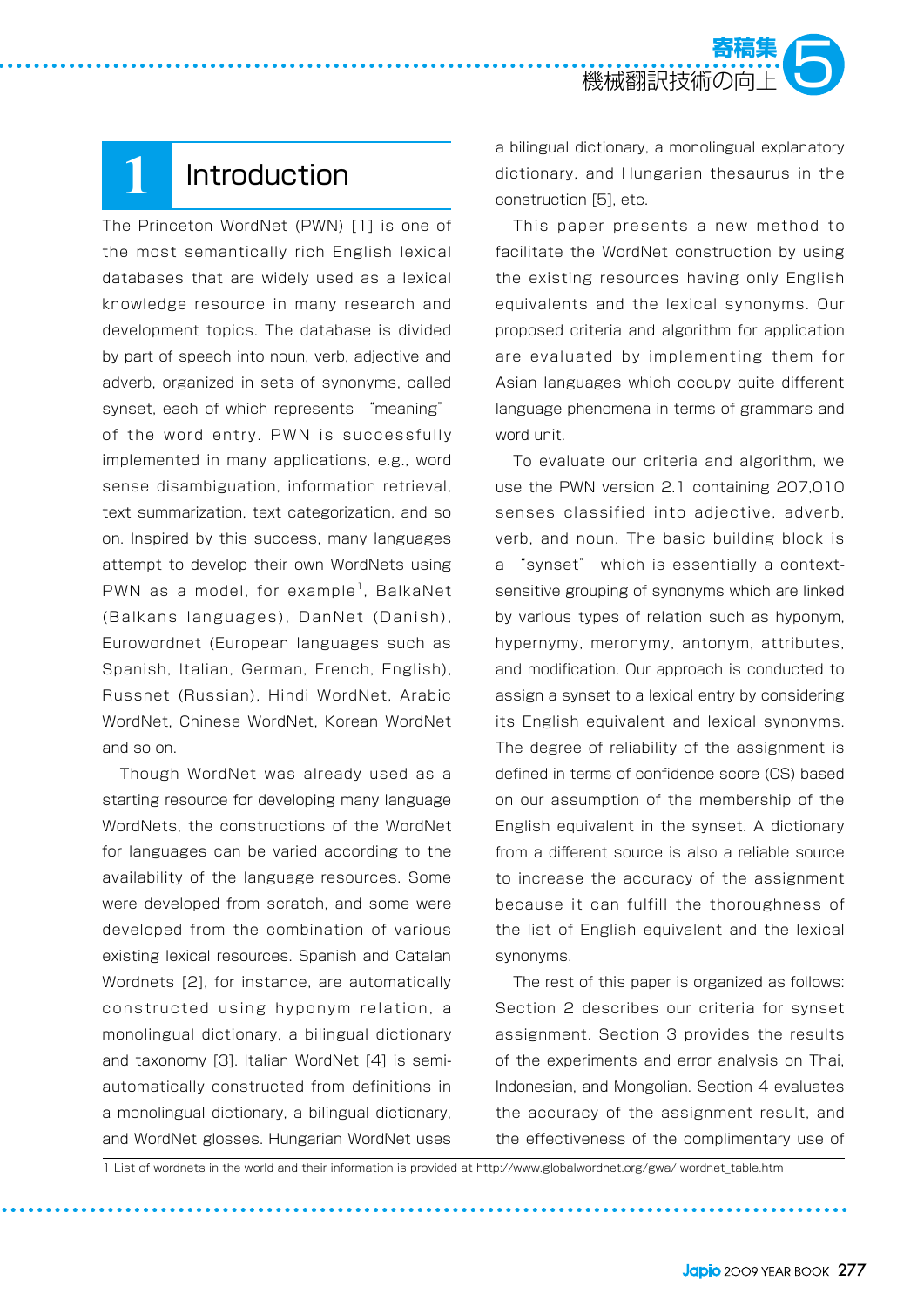a dictionary from different sources. Section 5 exhibits the cross language visualization for Asian WordNet (AWN), and Section 6 concludes our work.

### **2** Synset Assignment

A set of synonyms determines the meaning of a concept. Under the situation of limited resources on a language, an English equivalent word in a bi-lingual dictionary is a crucial key to find an appropriate synset for the entry word in question. The synset assignment criteria described in this section relies on the information of English equivalent and synonym of a lexical entry, which is most commonly encoded in a bi-lingual dictionary.

#### Synset Assignment Criteria

Applying the nature of WordNet which introduces a set of synonyms to define the concept, we set up four criteria for assigning a synset to a lexical entry. The confidence score (CS) is introduced to annotate the likelihood of the assignment. The highest score, CS=4, is assigned to the synset that is evident to include more than one English equivalent of the lexical entry in question. On the contrary, the lowest score, CS=1, is assigned to any synset that occupies only one of the English equivalents of the lexical entry in question when multiple English equivalents exist.

The details of assignment criteria are: Li denotes the lexical entry, Ej denotes the English equivalent,  $S_k$  denotes the synset, and ∈ denotes the member of a set.

Case 1: Accept the synset that includes

more than one English equivalent with a confidence score of 4.

Fig. 1 simulates that a lexical entry  $L_0$  has two English equivalents of  $E_{00}$  and  $E_{01}$ . Both  $E_{00}$  and  $E_{01}$  are included in a synset of  $S_1$ . The criterion implies that both  $E_{00}$  and  $E_{01}$  are the synset for  $L_0$  which can be defined by a greater set of synonyms in  $S_1$ . Therefore the relatively high confidence score, CS=4, is assigned for this synset to the lexical entry.



Fig. 1. Synset assignment with CS=4

Example:  $L_0$ : เป้าหมาย  $E_{00}$ : aim  $E_{01}$ : target  $S_0$ : purpose, intent, intention, aim, design  $S_1$ : aim, object, objective, target  $S_2$ : target

In the above example, the synset,  $S_1$ , is assigned to the lexical entry,  $L_0$ , with  $CS=4$ .

Case 2: Accept the synset that includes more than one English equivalent from the synonym of the target language with a confidence score of 3.

If Case 1 fails in finding a synset that includes more than one English equivalent, the English equivalent of a synonym of the lexical entry is picked up to investigate. Fig. 2 shows an English equivalent of a lexical entry  $L_0$  and its synonym  $L_1$  in a synset  $S_1$ . In this case the synset  $S_1$  is assigned to both  $L_0$  and  $L_1$  with CS=3. The score in this case is lower than the one assigned in Case 1 because the synonym of the English equivalent of the lexical entry is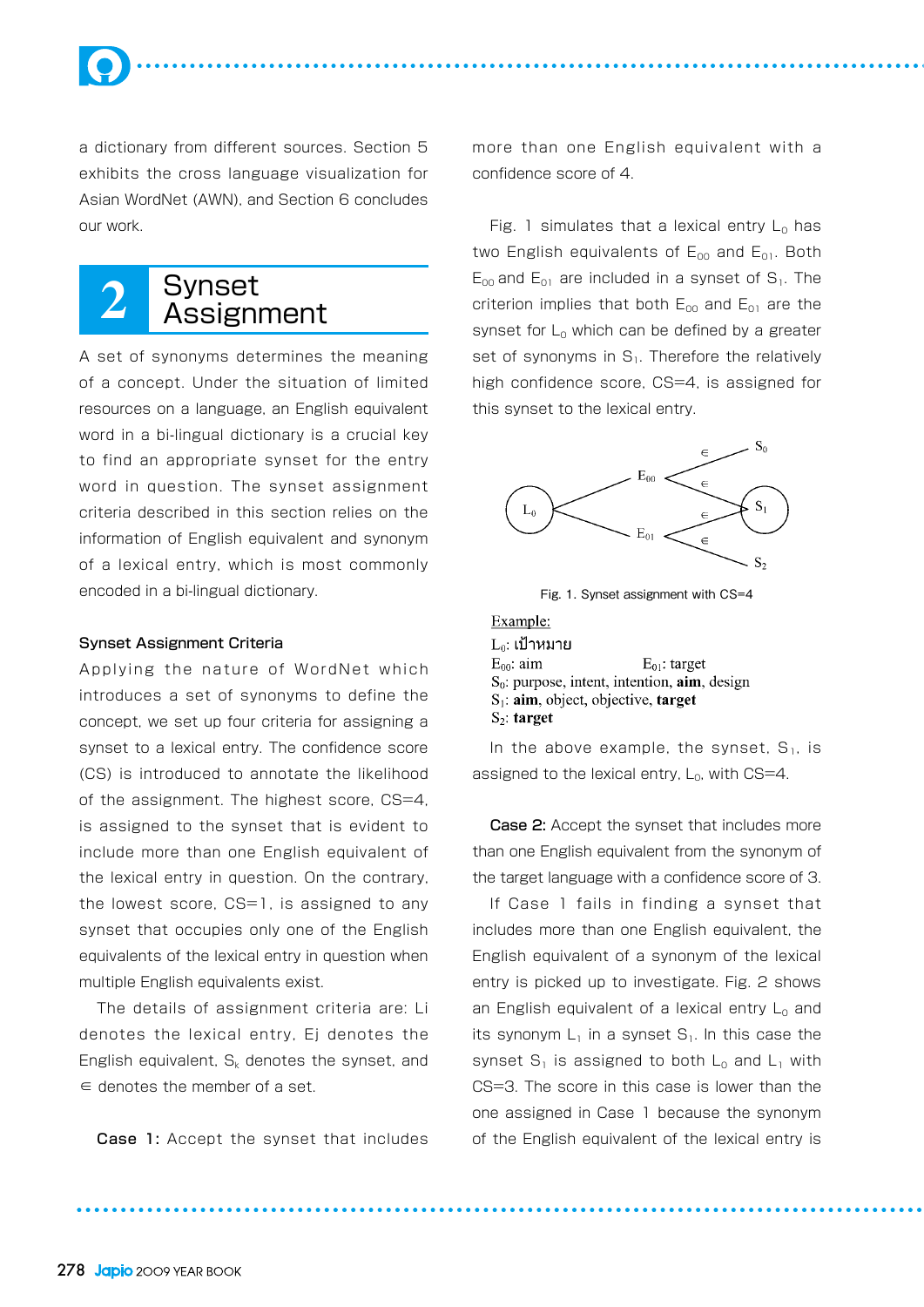

indirectly implied from the English equivalent of the synonym of the lexical entry. The newly retrieved English equivalent may not be distorted.



Fig. 2. Synset assignment with CS=3

Example:

| $L_0$ : จ้อง  | $L_1$ : เพ่งมอง     |                      |
|---------------|---------------------|----------------------|
| $E_0$ : stare | $E_1$ : gaze        |                      |
| $S_0$ : stare | $S_1$ : gaze, stare | $S_2$ : regard, gaze |

In the above example, the synset,  $S_1$ , is assigned to both lexical entries,  $L_0$  and L1, with  $CS = 3$ .

Case 3: Accept the only synset that includes the only one English equivalent with a confidence score of 2.



Fig. 3. Synset assignment with CS=2

Fig. 3 shows the assignment of CS-2 when there is only one English equivalent and there is no synonym of the lexical entry. Though there is no English equivalent to increase the reliability of the assignment, at the same time there is no synonym of the lexical entry to distort the relation. In this case, the only English equivalent shows an uniqueness in the translation that can maintain a degree of confidence.

Example:  $L_0$ : สูติแพทย์ E<sub>0</sub>: obstetrician  $S_0$ : obstetrician, accoucheur

In the above example, the synset,  $S_0$ , is assigned to the lexical entry,  $L_0$ , with CS=2.

Case 4: Accept more than one synset that includes each of the English equivalents with a confidence score of 1.

Case 4 is the most relaxed rule to provide some relation information between the lexical entry and a synset. Fig. 4 shows the assignment of CS=1 to any relations that do not meet the previous criteria but the synsets include one of the English equivalents of the lexical entry.



Fig. 4. Synset assignment with CS=1

| Example:             |                                                        |
|----------------------|--------------------------------------------------------|
| L∩: ช่อง             |                                                        |
| $E_{00}$ : hole      | $E_{01}$ : canal                                       |
| $S_0$ : hole, hollow |                                                        |
|                      | $S_1$ : hole, trap, cakehole, maw, yap, gap            |
|                      | S <sub>2</sub> : canal, duct, epithelial duct, channel |

In the above example, each synset,  $S_0$ ,  $S_1$ , and S2 is assigned to lexical entry  $L_0$ , with CS=1.

# **3** Experiment Results

We applied the synset assignment criteria to a Thai-English dictionary (MMT dictionary) [6] with the synset from WordNet 2.1. To compare the ratio of assignment for Thai-English dictionary, we also investigated the synset assignment of Indonesian-English and Mongolian-English dictionaries.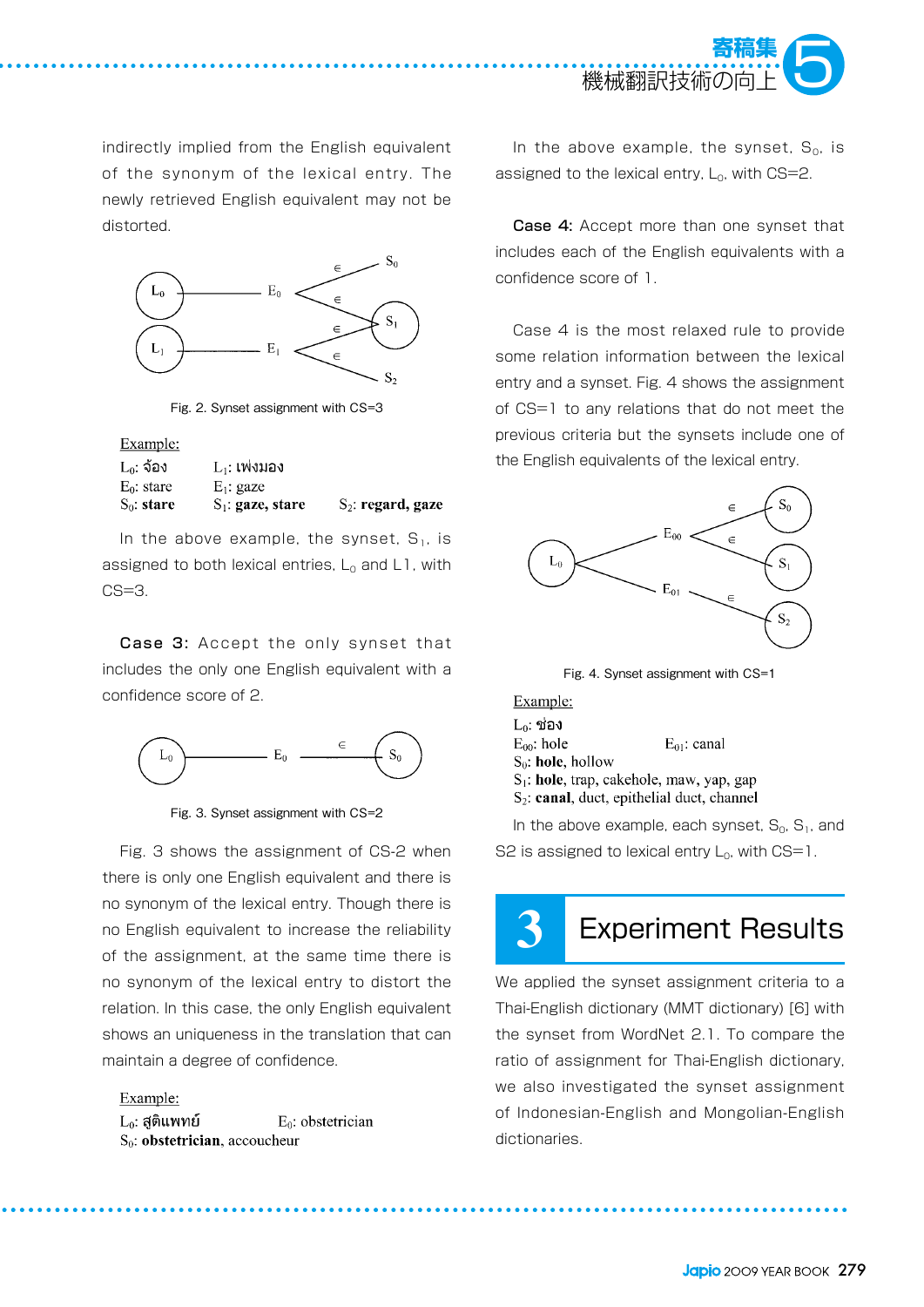

In our experiment, there are only 24,457 synsets from 207,010 synsets, which is 12% of the total number of the synsets that can be assigned to Thai lexical entries. Table 1 shows the successful rate in assigning synsets to the Thai-English dictionary. About 24 % of Thai lexical entries are found with the English equivalents that meet one of our criteria.

Going through the list of unmapped lexical entries, we can classify the errors into three groups:

1. Compound

The English equivalent is assigned in a compound, especially in cases where there is no appropriate translation to represent exactly the same sense. For example,

 $L: \xi$ านค้าปลีก E: retail shop L: E: pull sharply

2. Phrase

Some particular words culturally used in one language may not be simply translated into one single word sense in English. In this case, we found it explained in a phrase. For example,

- L: ร้านสวด
- E: small pavilion for monks to sit on to chant
- L: กรรเจียก
- E: bouquet worn over the ear
- 3. Word form

Inflected forms, i.e., plural, past participle, are used to express an appropriate sense of a lexical entry. This can be found in non-inflected languages such as Thai and most Asian languages. For example,

 $L: \xi$ าวระทมใจ  $E:$  grieved

The above English expressions cause an error in finding an appropriate synset.

|           | WordNet (synset) |                 |        | TE Dict (entry) |  |  |
|-----------|------------------|-----------------|--------|-----------------|--|--|
|           | total            | assigned        | total  | assigned        |  |  |
| Noun      | 145,103          | 18,353<br>(13%) | 43.072 | 11.867<br>(28%) |  |  |
| Verb      | 24.884           | 1.333<br>(5%)   | 17,669 | 2.298<br>(13%)  |  |  |
| Adjective | 31.302           | 4.034<br>(13%)  | 18.448 | 3.722<br>(20%)  |  |  |
| Adverb    | 5.721            | 737<br>(13%)    | 3,008  | 1.519<br>(51%)  |  |  |
| total     | 207.010          | 24.457<br>(12%) | 82,197 | 19.406<br>(24%) |  |  |

Table 1. Synset assignment to Thai-English dictionary

We applied the same algorithm to Indonesia-English and Mongolian-English [7] dictionaries to investigate how it works with other languages in terms of the selection of English equivalents. The difference in unit of concept is basically understood to affect the assignment of English equivalents in bi-lingual dictionaries. In Table 2, the size of the Indonesian-English dictionary is about half that of the Thai-English dictionary. The success rates of assignment to the lexical entry are the same, but the rate of synset assignment of the Indonesian-English dictionary is lower than that of the Thai-English dictionary. This is because the total number of lexical entries is about in the half that of the Thai-English dictionary.

A Mongolian-English dictionary is also evaluated.

|           | WordNet (synset) |                   |        | IE Dict (entry) |
|-----------|------------------|-------------------|--------|-----------------|
|           | total            | assigned<br>total |        | assigned        |
| Noun      | 145,103          | 4,955<br>(3%)     | 20.839 | 2.710<br>(13%)  |
| Verb      | 24.884           | 7.841<br>(32%)    | 15,214 | 4.243<br>(28%)  |
| Adjective | 31.302           | 3.722<br>(12%)    | 4.837  | 2.463<br>(51%)  |
| Adverb    | 5.721            | 381<br>(7%)       | 414    | 285<br>(69%)    |
| total     | 207.010          | 16.899<br>(8%)    | 41.304 | 9.701<br>(24%)  |

Table 2. Synset assignment to Indonesian-English dictionary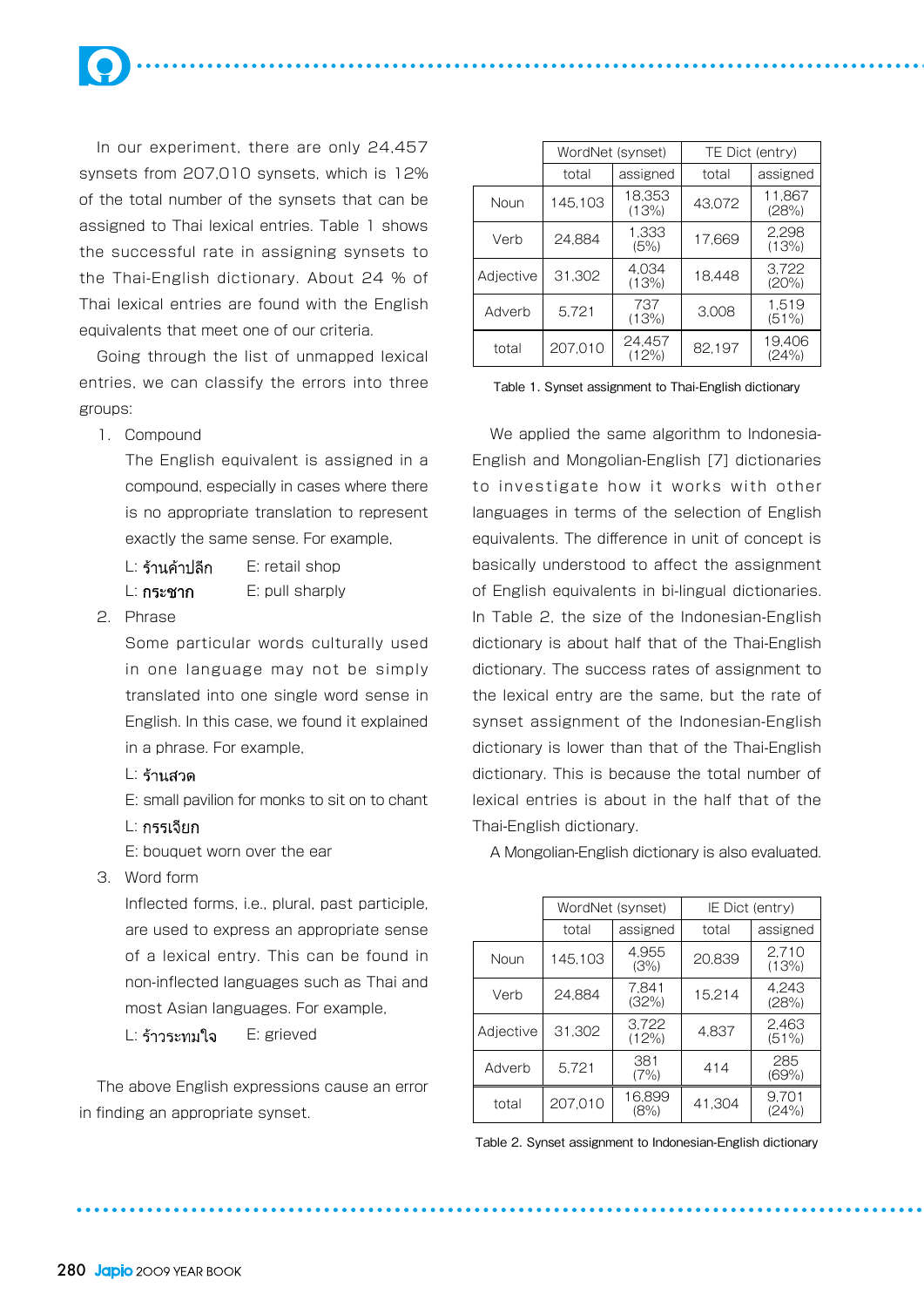

|           | WordNet (synset) |                   |     | ME Dict (entry)    |
|-----------|------------------|-------------------|-----|--------------------|
|           | total            | assigned          |     | assigned           |
| Noun      | 145,103          | 268<br>$(0.18\%)$ | 168 | 125<br>$(74.40\%)$ |
| Verb      | 24.884           | 240<br>$(0.96\%)$ | 193 | 139<br>(72.02%)    |
| Adjective | 31.302           | 211<br>(0.67%)    | 232 | 129<br>$(55.60\%)$ |
| Adverb    | 5.721            | 35<br>$(0.61\%)$  | 42  | 17<br>$(40.48\%)$  |
| total     | 207.010          | 754<br>$(0.36\%)$ | 635 | 410<br>(64.57%)    |

Table 3. Synset assignment to Mongolian-English dictionary

Table 3 shows the result of synset assignment.

These experiments show the effectiveness of using English equivalents and synonym information from limited resources in assigning WordNet synsets.

### **4** Evaluations

In the evaluation of our approach for synset assignment, we randomly selected 1,044 synsets from the result of synset assignment to the Thai-English dictionary (MMT dictionary) for manually checking. The random set covers all types of part-of-speech and degrees of confidence score (CS) to confirm the approach in all possible situations. According to the supposition of our algorithm that the set of English equivalents of a word entry and its synonyms are significant information to relate to a synset of WordNet, the result of accuracy will be correspondent to the degree of CS.

It took about three years to develop the Balkan WordNet on PWN 2.0 [8], [9]. Therefore, we randomly picked up some synsets that resulted from our synset assignment algorithm. The results were manually checked and the details of synsets to be used to evaluate our algorithm are shown in Table 4.

Table 5 shows the accuracy of synset assignment by part of speech and CS. A small set of adverb synsets is 100% correctly assigned irrelevant to its CS. The total number of adverbs for the evaluation could be too small. The algorithm shows a better result of 48.7% in average for noun synset assignment and 43.2% in average for all part of speech.

With the better information of English equivalents marked with CS=4, the assignment accuracy is as high as 80.0% and decreases accordingly due to the CS value. This confirms that the accuracy of synset assignment strongly relies on the number of English equivalents in the synset. The indirect information of English equivalents of the synonym of the word entry is also helpful, yielding 60.7% accuracy in synset assignment for the group of CS=3. Others are quite low, but the English equivalents are somehow useful to provide the candidates for expert revision.

|           | $CS = 4$ | $CS = 3$ | $CS=2$ | $CS = 1$ | total |
|-----------|----------|----------|--------|----------|-------|
| Noun      |          | 479      | 64     | 272      | 822   |
| Verb      |          | 44       | 75     | 29       | 148   |
| Adjective |          | 25       |        | 32       | 58    |
| Adverb    |          |          |        |          | 16    |
| total     | 15       | 552      | 143    | 334      | ገ44   |

|           | $CS = 4$  | $CS = 3$                                | $CS = 2$                                          | $CS=1$             | total             |
|-----------|-----------|-----------------------------------------|---------------------------------------------------|--------------------|-------------------|
| Noun      | 5         | 306                                     | 34<br>$(71.4\%)$  (63.9%) (53.1%) (20.2%) (48.7%) | 55                 | 400               |
| Verb      |           | 23<br>(52.3%)                           | 6<br>$(8.0\%)$                                    | $(13.8\%)$ (22.3%) | 33                |
| Adjective |           | 2<br>$(8.0\%)$                          |                                                   |                    | 2<br>$(3.4\%)$    |
| Adverb    | $(100\%)$ | $(100\%)$                               | $(100\%)$                                         | $(100\%)$          | 16<br>$(100\%)$   |
| total     | 12        | 335<br>$(80.0\%)$ $(60.7\%)$ $(30.8\%)$ | 44                                                | 60<br>(18%)        | 451<br>$(43,2\%)$ |

Table 4. Random set of synset assignment

Table 5. Accuracy of synset assignment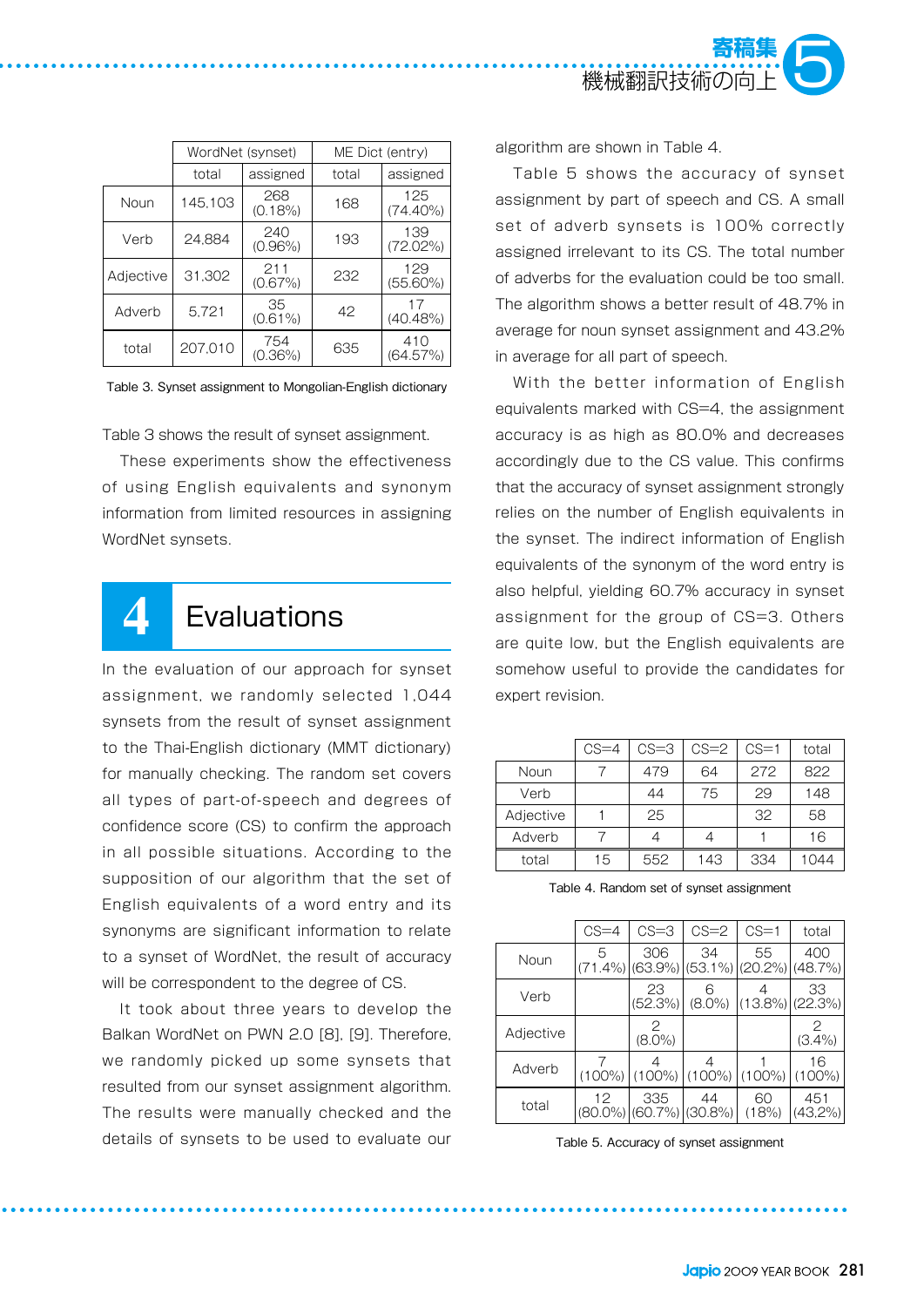|           | $CS = 4$ | $CS = 3$ | $CS = 2$ | $CS = 1$ | total |
|-----------|----------|----------|----------|----------|-------|
| Noun      | 2        |          | 22       | 29       | 53    |
| Verb      |          | 2        | 6        |          | 12    |
| Adjective |          |          |          |          |       |
| Adverb    |          |          |          |          |       |
| total     | 2        | 2        | 28       | 33       | 65    |

Table 6. Additional correct synset assignment by other dictionary (LEXiTRON)

To examine the effectiveness of English equivalent and synonym information from a different source, we consulted another Thai-English dictionary (LEXiTRON) [10]. Table 6 shows the improvement of the assignment by the increased number of correct assignment in each type. We can correct more in nouns and verbs but not adjectives. Verbs and adjectives are ambiguously defined in Thai lexicon, and the number of the remaining adjectives is too few, therefore, the result should be improved regardless of the type.

|       |                                                                                                                                                       | $CS=4$ $CS=3$ $CS=2$ $CS=1$ total |  |  |
|-------|-------------------------------------------------------------------------------------------------------------------------------------------------------|-----------------------------------|--|--|
| total | $\begin{array}{ c c c c c c c c } \hline 14 & 337 & 72 & 93 & 516 \ \hline (93.3\%) & (61.1\%) & (50.3\%) & (27.8\%) & (49.4\%) \ \hline \end{array}$ |                                   |  |  |

Table 7. Improved correct synset assignment by additional bilingual dictionary (LEXiTRON)

Table 7 shows the total improvement of the assignment accuracy when we integrated English equivalent and synonym information from a different source. The accuracy for synsets marked with CS=4 is improved from 80.0% to 93.3% and the average accuracy is also significantly improved from 43.2% to 49.4%. All types of synset are significantly improved if a bi-lingual dictionary from different sources is available.

# **5** Collaborative Review and Visualization of Asian WordNet

The results of the synset assignment for each language are stored and indexed under KUI (Knowledge Unifying Initiator) environment for online collaborative review [11]. Contributors are registered to participate as a supporter of the translation by voting for the best translation or posting a better translation for each synset. From the result of the translation, a table for mapping between sense id and word entry is created. When there is a request for a pair of languages WordNet expression, the word entry of the source language will be used to retrieve the sense id, and then with the sense id the translated word entry of the target language will be obtained. Since each translated word entry is accommodated with a vote score, the word entry with the highest score will be selected to display the current best translation.

| sense id lid      | message | sense key           | synset offset sense id lid |                  | message             |
|-------------------|---------|---------------------|----------------------------|------------------|---------------------|
| 28262 5865 รถราง  |         | car961:06:01        | 102959942                  | 28262 2549 列車    |                     |
| 28262 5865 50573  |         | car%1:06:01::       | 102959942                  |                  | 28262 2549 鉄道車両     |
| 28262 5865 50574  |         | car961:06:01::      | 102959942                  | 28262 2549 首車    |                     |
| 177401 5865 รถราง |         | streetcar%1:06:00:: | 104335435                  | 177401 2549 市電   |                     |
| 177401 5865 50573 |         | streetcar%1:06:00:: | 104335435                  |                  | 177401 2549 市街重車    |
| 177401 5865 รถราง |         | streetcar%1:06:00:: | 104335435                  |                  | 177401 2549 ストリートカー |
| 177401 5865 รถราง |         | stractcar%1:06:00:: | 104335435                  | 177401 2549 電車   |                     |
| 177401 5865 รถราง |         | streetcar%1:06:00:: | 104335435                  | 177401 2549 トロリー |                     |
| 177401 5865 รถราง |         | streetcar%1:06:00:: | 104335435                  |                  | 177401 2549 路面電車    |
| 177401 5865 รถราง |         | streetcar%1:06:00:: | 104335435                  | 177401 2549 都電   |                     |

Table 8. Result of mapped word entry between Thai and Japanese

Table 8 shows the result of mapped word entry between Thai and Japanese through the sense id when making a request for a Thai word (5ถราง).

Fig. 5 shows the result of retrieving the Thai word ( הרדה ) for Japanese equivalents. This service can be found at http://www. asianwordnet.org/. Currently the based PWN is converted to version 3.0 for better compatibility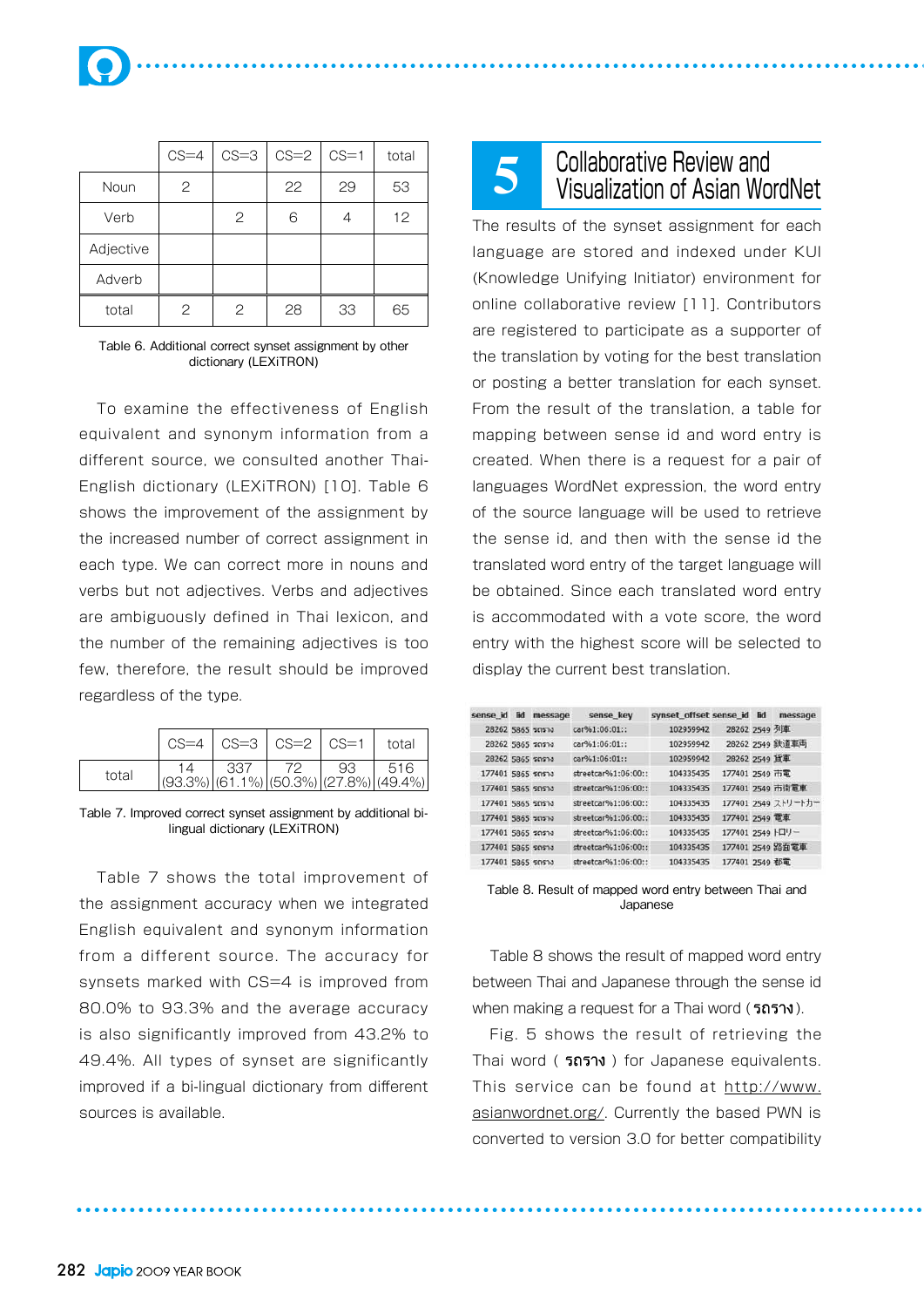

with other WordNets.

## **6** Conclusion

Our synset assignment criteria were effectively applied to languages having only English equivalents and its lexical synonym. Confidence scores were proven efficiently assigned to determine the degree of reliability of the assignment which later was a key value in the revision process. Languages in Asia are significantly different from the English language in terms of grammar and lexical word units. The differences prevent us from finding the target synset by following just the English equivalent. Synonyms of the lexical entry and an additional dictionary from different sources can be complementarily used to improve the

accuracy in the assignment. Applying the same criteria to other Asian languages also yielded a satisfactory result. Following the same process that we implemented for the Thai language, we are expecting an acceptable result from the Indonesian, Mongolian languages and so on. Resulting from the AWN creation, the visualization of AWN across languages can efficiently serve the request for any pairs of languages through the PWN sense id.

#### **References**

- 1. Fellbaum, C. (ed.).: WordNet: An Electronic Lexical Database. MIT Press, Cambridge, Mass (1998)
- 2. Spanish and Catalan WordNets, http://www. lsi.upc.edu/~nlp/
- 3. Atserias, J., Clement, S., Farreres, X., Rigau, G., Rodr?guez, H.: Combining Multiple



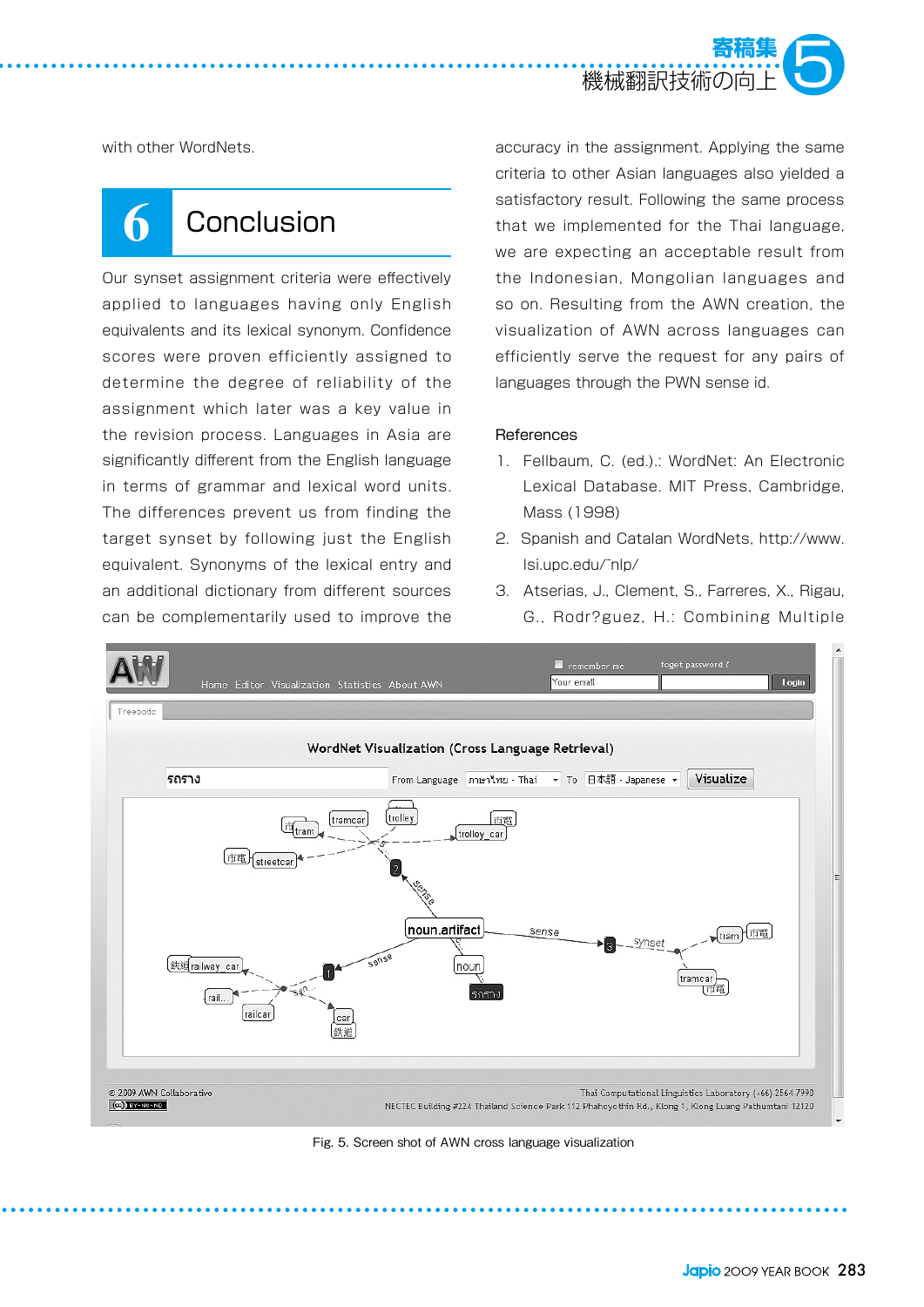Methods for the Automatic Construction of Multilingual WordNets. In: Proceedings of the International Conference on Recent Advances in Natural Language, Bulgaria. (1997)

- 4. Magnini, B., Strapparava, C., Ciravegna, F., Pianta, E.: A Project for the Construction of an Italian Lexical Knowledge Base in the Framework of WordNet. IRST Technical Report # 9406-15 (1994)
- 5. Proszeky, G., Mihaltz, M.: Semi-Automatic Development of the Hungarian WordNet. In: Proceedings of the LREC 2002, Spain. (2002)
- 6. CICC.: Thai Basic Dictionary. Technical Report, Japan. (1995)
- 7. Hangin, G., Krueger, J. R., Buell, P.D., Rozycki, W.V., Service, R.G.: A modern Mongolian-English dictionary. Indiana University, Research Institute for Inner Asian Studies (1986)
- 8. Tufis, D. (ed.).: Special Issue on the BalkaNet Project, Romanian Journal of Information Science and Technology, vol. 7, no. 1-2. (2004)
- 9. Barbu, E., Mititelu, V. B.: Automatic Building of Wordnets. In: Proceedings of RANLP, Bulgaria (2005)
- 10. NECTEC. LEXiTRON: Thai-English Dictionary, http://lexitron.nectec.or.th/
- 11. Sornlertlamvanich, V., Charoenporn, T., Robkop, K., and Isahara, H.: KUI: Self-organizing Multi-lingual WordNet Construction Tool. In: Proceedings of the Fourth Global WordNet Conference (GWC2008), Szeged, Hungary. (2008)

### 「アジアワードネットAWN の開発の省察」の概要

第一著者ウィラット・ソンラートラムワーニッチ博士 は、タイ計算言語学研究所 TCL の Co- リーダであり、 タイ国立電子コンピュータセンター NECTEC の参事で ある。20 年前、通産省 ( 現経産省 ) 所轄の CICC 近隣 諸国間機械翻訳プロジェクトのタイ国チームの副代表で あった。東京工業大学において博士号を取得した日本語 の分かる自然言語研究者である。

## **1** はじめに

プリンストン大学 WordNet(PWN) は英語におけ る意味情報を最も豊富に含んだ語彙データベースであ り、語彙の知識源として広く利用されている。このデー タベースは品詞(名詞、動詞、形容詞、副詞)で分類 されている。その特徴は、同義語 ( シノニム ) をまと めて語彙の意味分類("Svnset"と呼ばれる)を与 えたことである。PWN は多くの自然言語応用に利用 され成功している。例えば、多義の解消、情報参照、 文書要約、文書分類等である。この成功によって各国 語の WN が開発されている。例えば、バルカン言語 BalkaNet、デンマーク語 DanNet、西・伊・仏・独・ 英 語 の EurowordNet、 ロ シ ア 語 RussNet、Hindi WordNet、Arabic WordNet、Chinese WordNet、 Korean WorddNet 等々である。(訳注:今年の 2 月に独立行政法人情報通信研究機構 NICT から日本語 WordNet が公開された。)

各国語の WordNet は PWN を初期言語資源として 開発されるが、利用する言語資源によって構築方法が異 なる。あるものは人手で、また、あるものは種々の言 語資源を用いて開発された。スペイン語とカタール語 の WordNet は全自動であり、上位下位関係、単言語辞 書、対訳辞書、語彙分類を利用している。イタリア語の WordNet は半自動である。単言語辞書の語義文、対訳 辞書、WordNet の語釈を利用している。ハンガリー語 の WordNet は対訳辞書と説明つき単言語辞書、ハンガ